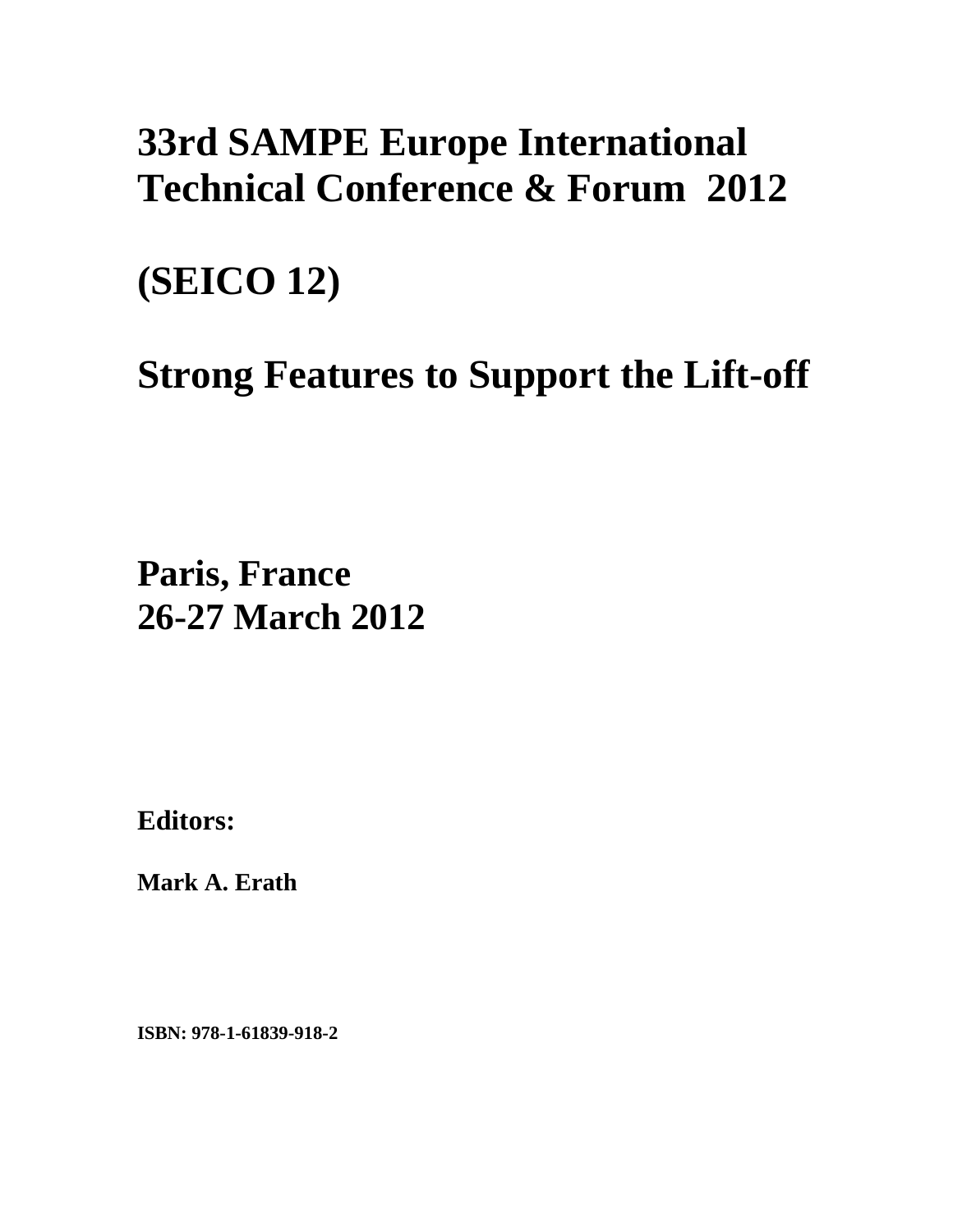**Printed from e-media with permission by:** 

Curran Associates, Inc. 57 Morehouse Lane Red Hook, NY 12571



**Some format issues inherent in the e-media version may also appear in this print version.** 

Copyright© (2012) by SAMPE Europe All rights reserved.

Printed by Curran Associates, Inc. (2012)

For permission requests, please contact SAMPE Europe at the address below.

SAMPE Europe PO Box 128 CH-4125 Riehen 2/ Basel, Switzerland

Phone: 41-61-601 87 71 Fax: 41-61-601 81 28

sebo@sampe-europe.org

#### **Additional copies of this publication are available from:**

Curran Associates, Inc. 57 Morehouse Lane Red Hook, NY 12571 USA Phone: 845-758-0400 Fax: 845-758-2634 Email: curran@proceedings.com Web: www.proceedings.com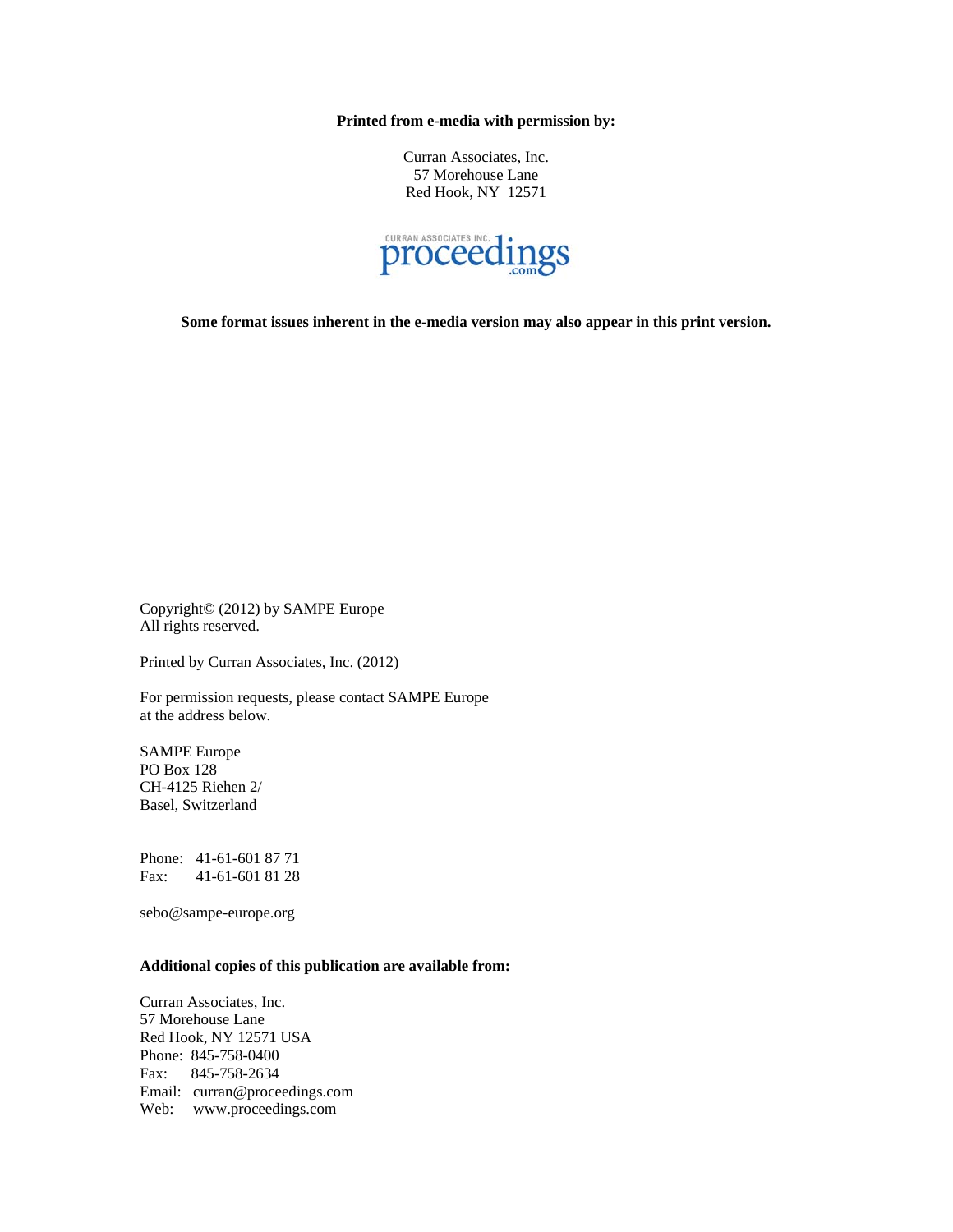

## TABLE OF CONTENTS

## KEYNOTE 1

Paper KN1

#### COMPOSITES: 30 Years of continued R&D as the Driving Force behind Aerostructures **Progress**

Speaker & Author: José Manuel Luna Diaz, EADS Senior Expert Domain D-2 Metallic Material and Processes, Head of Composites Production & Development Engineering, and R&T in AIRBUS Military, Centro Bahia de Cádiz, Espana ..................................................................... 2

## SESSION 1 AEROSPACE A-400M - PLENARY PRESENTATION

Paper 44

#### Requirements, Design Concepts and Certification Criteria of the A400M Composite Structural Elements

Speaker & Co-Author: A.E. Jimenez Gahete, AIRBUS Military Structures and Design, Engineering & Technology Directorate, E-28906 Getafe (Madrid) Co-Authors: M.A. Calero Gallardo, C. Delgado Hernandez, J. M. Fraga de la Iglesia, AIRBUS Military, Structures and Design, Engineering & Technology Directorate, E-28906 Getafe (Madrid) ................................................................................................................................ 43

#### Paper 45

## Industrialization and pre FAL for A400M

| Speaker & Co-Author: L. Rubio Gracía, AIRBUS Military, El Puerto de Santa María, Cadiz, |  |
|-----------------------------------------------------------------------------------------|--|
| Espana                                                                                  |  |
| Co-Authors: I.M. Bejarano Sanchez, AIRBUS Military, El Puerto de Santa María, Cadiz,    |  |
|                                                                                         |  |

#### Paper 46

## The A400M Final Assembly Line Industrialization using the Latest State of the Art **Technologies**

Speaker & Co-Author: R. Castiñeira Rico, AIRBUS Military, San Pablo, Sevilla Co-Authors: P. Lopez Fernandez, R. Carvajal Vazques, AIRBUS Military, San Pablo, Sevilla .... 60

Paper 47

## Use of New Test Control Equipment Techniques for Full Scale Tests: A400M

Speaker & Co-Author: A.M. Gago Tripero, AIRBUS Military Test Engineering & Technology Co-Author: P.A. Garcia Serrano, AIRBUS Military Test Engineering & Technology, E-28906 Getafe .................................................................................................................................. 67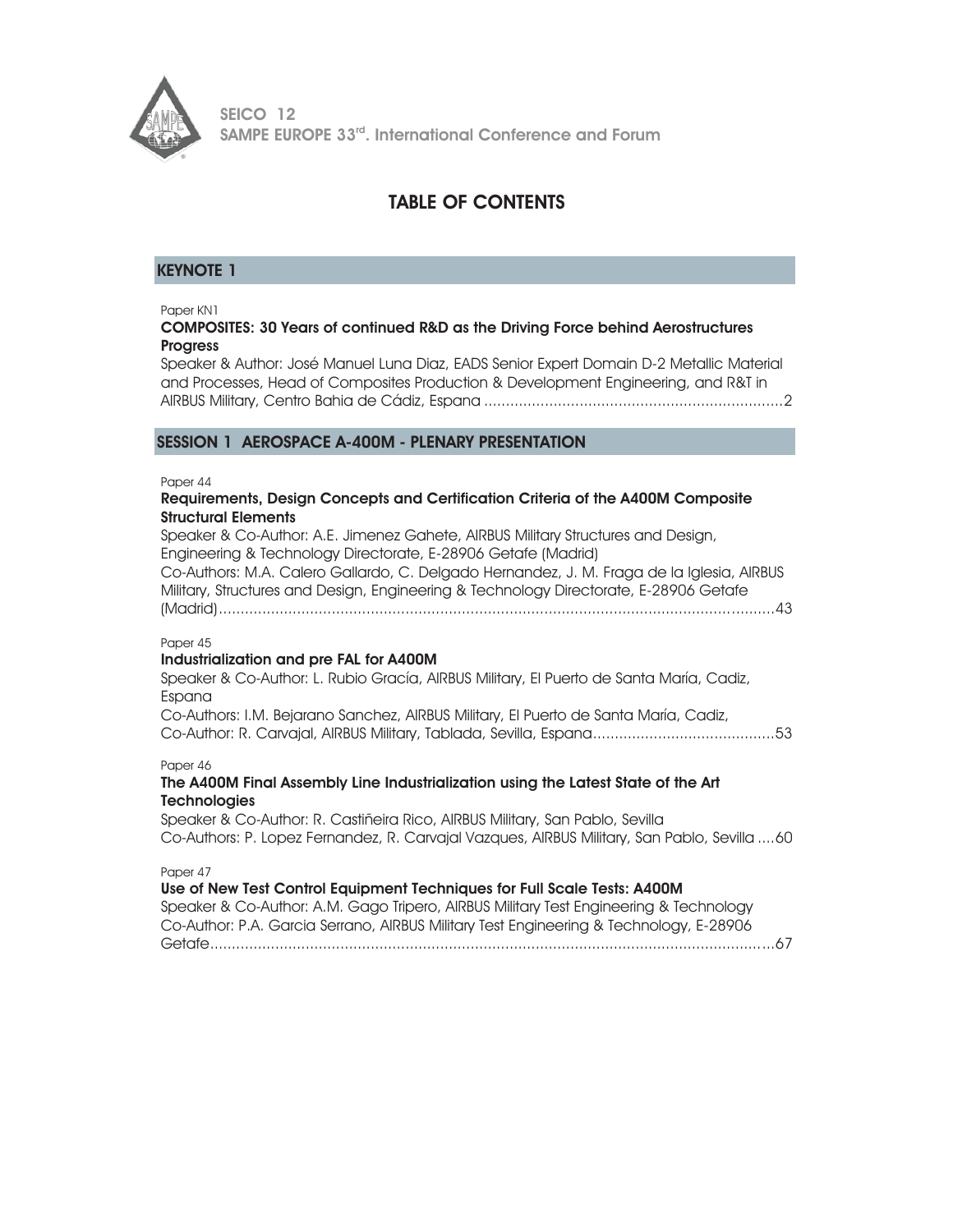

## SESSION 2 PARALLEL PRESENTATIONS

#### Session 2A NANO COMPOSITES

Paper 06

#### Exploiting MWCNT for Upgrading Structural Adhesion Properties

Speaker & Co-Author: R. Intrater, Israel Aerospace Industries Ltd., Engineering Development **Group** 

Co-Authors: V. Weisberg, A.K. Green, H. Leibovich, Israel Aerospace Industries LTD., Engineering, Development Group, Ben Gurion International Airport, IL-70100 LOD .............. 76

#### Paper 18

| Low-Cost Multi-Layer Nanoparticle-based Non-Woven Fabrics for Composite Material<br><b>Surface Enhancement</b> |
|----------------------------------------------------------------------------------------------------------------|
| Speaker & Co-Author: D. Guerra, Technology Devepoment, Nanoinnovations, NANOFABRIX,<br>OH 43065, USA           |
| Co-Author: J. Guerra, Technology Devepoment, Nanoinnovations, NANOFABRIX, OH 43065,                            |
| Paper 48<br>Effect of Nanoclay in Reducing Environmental Degradation of Carbon/Epoxy<br><b>Nanocomposites</b>  |

Speaker & Co-Author: M. Hosur, Tuskegee University, Material Science & Engineering Department Co-Authors: A.T. Narteh, S. Jeelani, Tuskegee University, Material Science &Engineering **Department** Co-Authors: M. Hossain, K. Imraan, Tuskegee University, Mechanical Engineering Dept. Tuskegee, AL 36088, USA ...................................................................................................... 91

Paper 58

Mechanical Properties of POSS-Epoxy Nanocomposites under Cryogenic Conditions Speaker & Co-Author: K. Mishra, Oklahoma State University, Helmerich Research Center Co-Author: R.P. Singh, Oklahoma State University, Helmerich Research Center, Tulsa, OK 74106, USA ........................................................................................................................... 97

#### Session 2B TEXTILES

Paper 07

#### Economic Mass Production of Preforms using Braiding Technology

Speaker & Author: B. Fabich, RWTH Aachen University, Institut für Textiltechnik, D-52074 Aachen

Co-Authors: M. Linke, T. Gries, RWTH Aachen University, Institut für Textiltechnik, Aachen ..... 110

Paper 24

Analysis of Delamination and Strength Properties of Multilayer 3D Fabric Composites Speaker & Co-Author: B.Wendland, RWTH Aachen University, Institut für Textiltechnik, Aachen Co-Authors: P. Abel, M. Raina, T. Gries, RWTH Aachen University, Institut für Textiltechnik, Aachen Co-Authors: F. Ghekiere, G. de Clercq, G. Haezebrouck, University College Ghent, Ghent, Belgium .............................................................................................................................. 115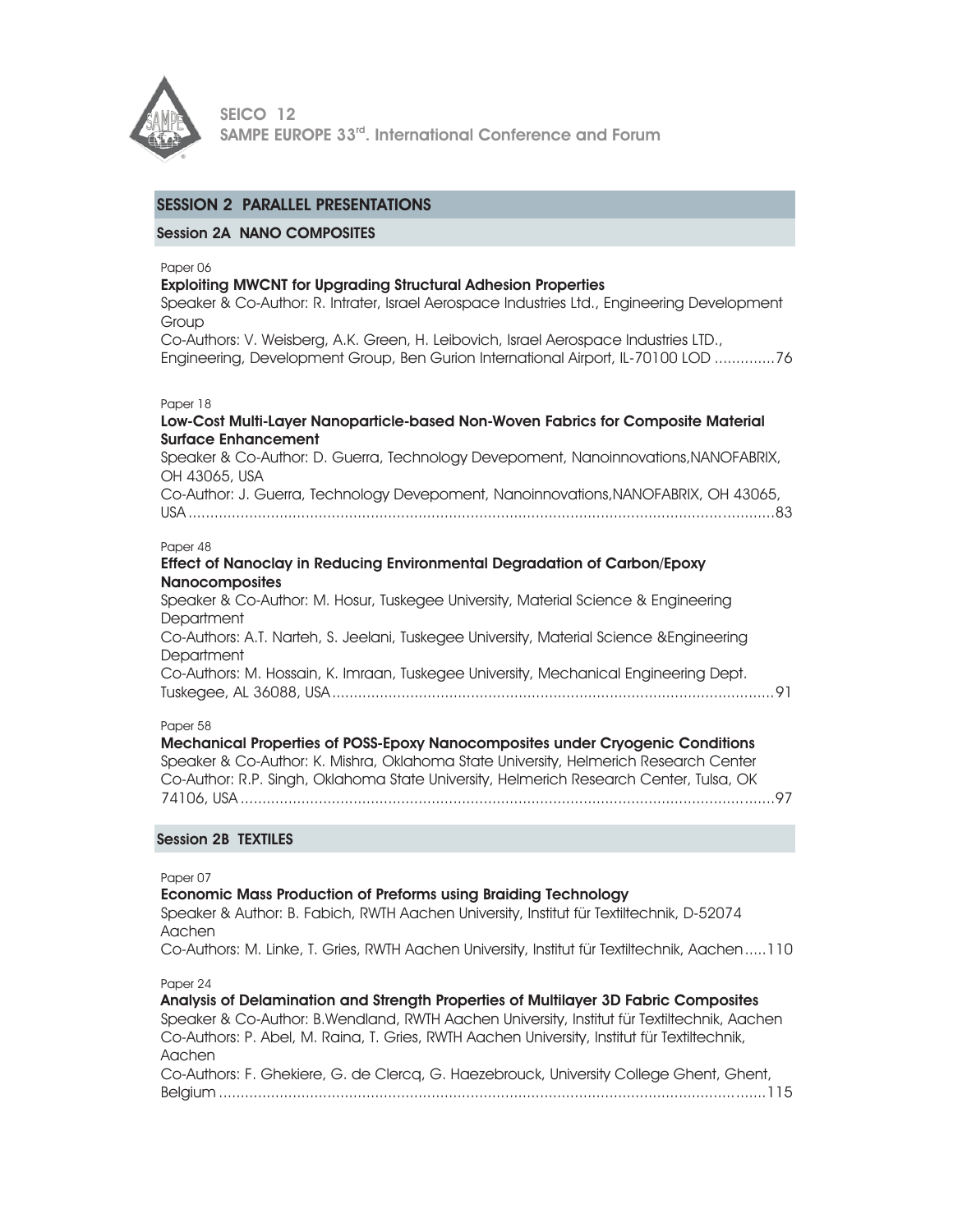

Paper 59 Effects of pressurized Cores on the Properties of braided CFRP Structures Speaker & Co-Author: M. Bulat, University of Stuttgart, Institute of Aircraft Design, D-70569 Stuttaart Co-Authors: R. Kehrle, K. Drechsler, University of Stuttgart, Institute of Aircraft Design, D-70569 **Stuttgart** Co-Author: W. Bommes, Burgmann Packings GmbH, 74638 Waldenburg ......................... 122

## Session 3 PARALLEL PRESENTATIONS

### Session 3A MANUFACTURING

#### Paper 08

| Engineering and Process Development of an UAV's Tail Boom by Filament Winding         |
|---------------------------------------------------------------------------------------|
| Speaker & Co-Author: F. Fracasso, SEPMA Srl., Z.I. Galatina: / Soleto, I-73010 Soleto |
| Co-Authors: S. Fracasso, A. Sponziello, SEPMA S.r.l.                                  |
|                                                                                       |
|                                                                                       |

#### Paper 16

#### Fracture Behaviour of CFRP Structure with Flaw – Comparison with Conventional Coupon Test Results

Speaker & Co-Author: M. Kashiwagi, MITSUBISHI HEAVY INDUSTRY LTD., Nagasaki Research & Development Center, JP-851-0392 Nagasaki

Co-Author: Y. Nonaka, MHI, Nagasaki Research & Development Center, JP-851-0392 Nagasaki

Co-Authors: T. Abe, M. Yamashita, MITSUBISHI HEAVY INDUSTRIES LTD., Nagoya Aerospace Systems, JP-455-8515 Nagoja, Japan ................................................................................ 135

#### Paper 29

#### Improving Thermal Uniformity of integrally heated Composite Tooling through Conductive Coatings

Speaker & Co-Author: S.B. Gosselin, University of Ottowa, Dept. of Mechanical Engineering, Colonel By Hall

Co-Authors: F. Robitaille, B. Jodoin, M. Yandouzi, Univerversity of Ottowa, Dept. Of Mechanical Engineering, Colonel By Hall, Ontario, Canada .............................................. 141

#### Paper 54

#### Thermal effects on Cutting Edge Characteristics by Laser Machining of endless Carbon Fibre Reinforced Thermoplastics

Speaker & Co-Author: P. Jaeschke, Laser Zentrum Hannover e.V., D- 30419 Hannover: Co-Authors: U. Stute, D. Kracht, Laser Zentrum Hannover e.V., D-30419 Hannover ............. 147

#### Session 3B MANUFACTURING

Paper 09

Benefits of Modelling Accurate Moisture Diffusion in Aerospace Laminates Speaker & Co-Author: J.M. Ryan, AIRBUS Operations LTD., GB-BS99 7AR Filton Co-Authors: R. Older, R. Adams, S.G.R. Brown, AIRBUS Operations LTD, GB-BS99 7AR Filton Co-Author: Prof. S.G.R. Brown, College of Engineering, Swansea University, GB-SA2 8PP Swansea,UK ........................................................................................................................ 155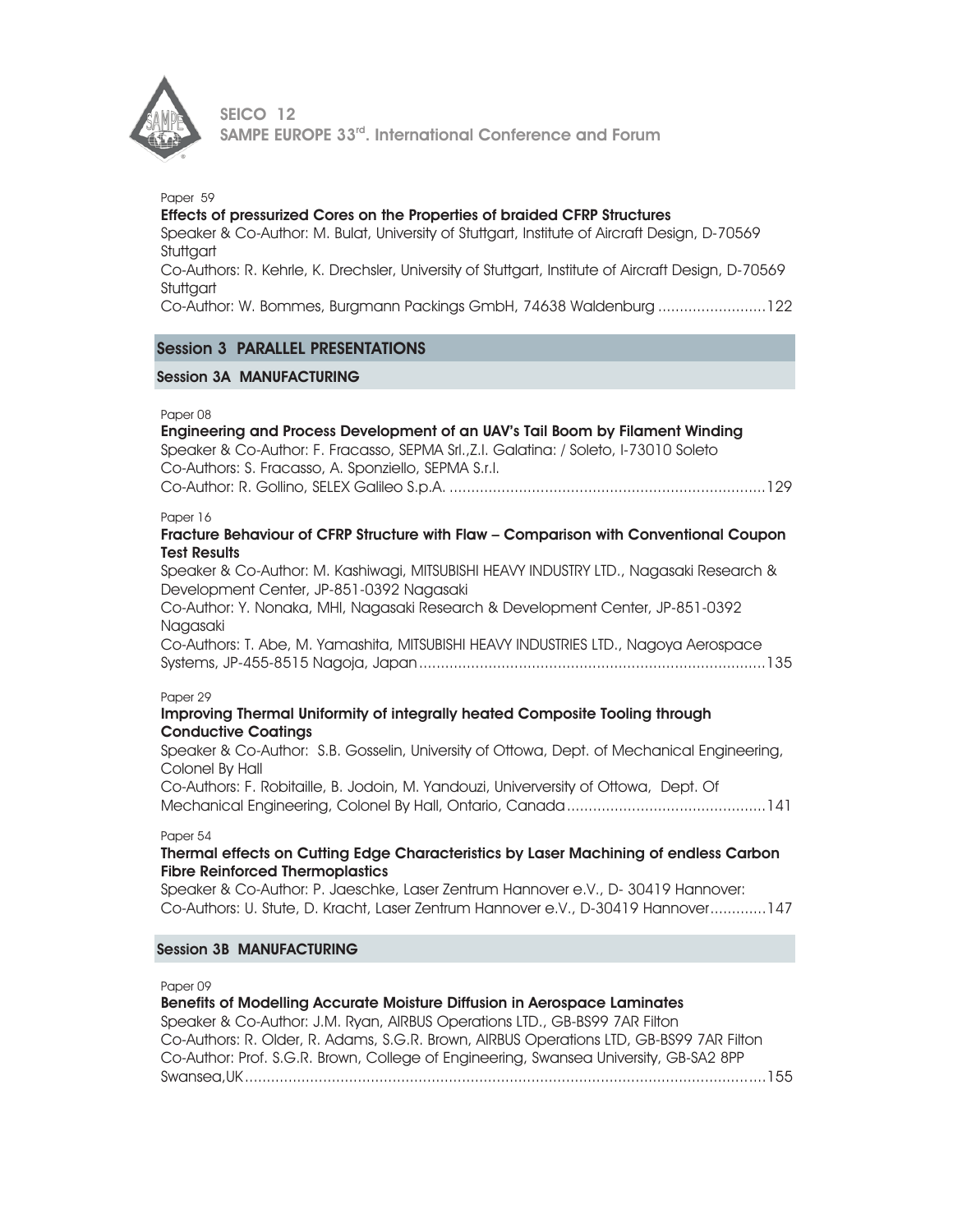

| Paper 31<br>Design Optimization of Interlaminar stressed Composite Aerospace Components<br>Speaker & Co-Author: G.A. Barandun, Hochschule für Technik, IWK-Institut, CH-8640<br>Rapperswil<br>Co-Authors: M. Henne, T. Keusch, E. Thompson, K. Bottome, P. Mason, J. Lee, K. Horejsi, M.<br>Fleischmann, C. Obertscheider, E. Eleven, Hochschule für Technik, IWK-Institut, CH-8640<br>Rapperswil |
|---------------------------------------------------------------------------------------------------------------------------------------------------------------------------------------------------------------------------------------------------------------------------------------------------------------------------------------------------------------------------------------------------|
| Paper 76<br>Modelling the Low Velocity Impact Response of Foam-Based Sandwich Structures<br>Speaker & Co-Author: J. Zhou, School of Engineering, University of Liverpool, Liverpool L69<br>3GH, U.K.<br>Co-Authors: M.Z. Hassan, Z.W. Guan, W.J. Cantwell, School of Engineering, University of                                                                                                   |
| <b>Session 4 PARALLEL PRSENTATIONS</b>                                                                                                                                                                                                                                                                                                                                                            |
| <b>Session 4A REPAIR</b>                                                                                                                                                                                                                                                                                                                                                                          |
| Paper 10<br><b>Analysis of Composite Scarf Joints</b><br>Speaker & Co-Author: T.G. Davies, Swansea University, College of Engineering, GB-SA2 8PP<br>Swansea, UK<br>Co-Author: J. Sienz, Swansea University<br>Co-Author: R.W. Jones, AIRBUS Operations LTD., GB-BS99 7AR Filton 174                                                                                                              |
| Paper 62<br>Investigations of Composite Reprair Method by Liquid Resin Infiltration<br>Speaker & Co-Author: R. Agogué, ONERA / DMSC, F - 92322 Châtillon<br>Co-Authors: M. Hautier, D. Lévêque, C. Huchette, ONERA / DMSC, F-92322 Châtillion<br>Co-Authors: O. Hesebeck, Fraunhofer IFAM Institut, D-28359 Bremen180                                                                             |
| Paper 63<br><b>Rapid Repair</b><br>Speaker & Co-Author: G. Wachinger, EADS Innovation Work, D-81663 Ottobrunn<br>Co-Author: A. Maier, Cassidian, München-Manching, Germany<br>Co-Author: O. Martinez-Gandullo, EUROCOPTER Donauwörth. Germany                                                                                                                                                     |
| Paper 64<br>Abrasive Water Jet machining for Composite Repair<br>Speaker & Co-Author: C. Cenac, JEDO Technologies, BP 78203, F-31682 Labège<br>Co-Authors: F. Collombet, L. Crouzeix, Y.H. Grunewald, Université de Toulouse, Institut<br>Clément Ader, F 31077 Toulouse<br>Co-Author: M. Déléris, JEDO Technologies, BP 78204, F-31682 Labège 191                                                |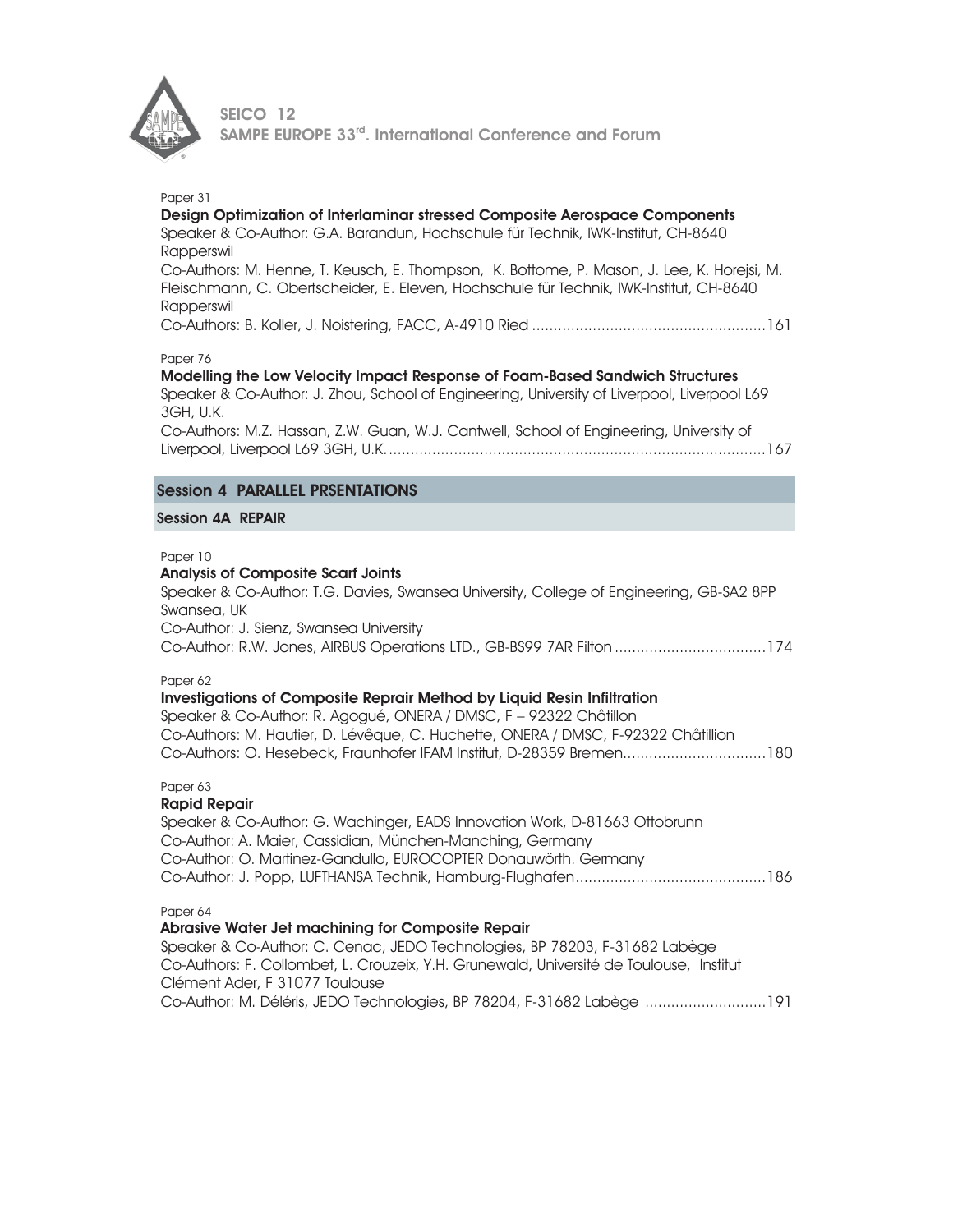

## Session 4B iREMO

| Paper 69<br><b>iREMO: Intelligent Reactive Polymer Composites Moulding</b><br>Speaker & Co-Author: M.P. Toitgans, CEMCAT ITA., Parc Universitair & Technologique, F-<br>53810 Changé                                                                                                                                                      |
|-------------------------------------------------------------------------------------------------------------------------------------------------------------------------------------------------------------------------------------------------------------------------------------------------------------------------------------------|
| Co-Author: A. Beigbeder, CEMCAT ITA., Parc Universitair & Technologique, F-53810                                                                                                                                                                                                                                                          |
| Paper 70<br>iREMO Systems helps improve Productivity in the Resin Infusion<br>Speaker & Author: A. Bansal, ACCIONA INFRAESTRUCTURAS, E-28108 Alcobendas<br>Co-Author: I. Muñiz Burgos, ACCIONA INFRAESTRUCTURAS, E-28108 Alcobendas 220                                                                                                   |
| Paper 71<br>Modeling of Reactive Polymer Composite Molding Processes using neural Networks<br>Speaker- & Co-Author: J. Zhang, Newcastle University, School of Chemical Engineering &<br>Advanced Materials, GB-NE1 7RU Newcastle upon Tyne<br>Co-Author: N.G. Pantelelis, National Technical University of Athens, Mechanical Engineering |
| Paper 72<br>Use of iREMO System to produce Automotive Parts by RTM<br>Speaker & Author: Y. Amosse, SOTIRA, Group SORA Composites, Parc Tritaire Technopôle, F-                                                                                                                                                                            |
| <b>SESSION 5 PARALLEL SESSIONS</b>                                                                                                                                                                                                                                                                                                        |
| <b>SESSION 5A DESIGN</b>                                                                                                                                                                                                                                                                                                                  |
| Paper 01<br>The Effect of Production on the efficiency of CFRP Chopper Disks for Time of Flight (TOF)<br>Spectroscopy                                                                                                                                                                                                                     |
| Speaker & Co-Author: V. Antonelli, Technische Universität München, ILS-Institut, D-85748<br>Gerching                                                                                                                                                                                                                                      |
| Co-Authors: M. Wedekind, B. Horst, L. Krämer, Technische Universität München, ILS-Institut, D-                                                                                                                                                                                                                                            |
| Paper 05<br>Embedded Instrumentation: From Coupon to a Representative Composite Part<br>Speaker & Co-Author: M. Torres, Université de Toulouse, Institut Clément Ader, F-31077<br>Toulouse                                                                                                                                                |
| Co-Authors: F. Collombet, B. Douchin, L. Crouzeix, Y. Davila, R. Zitoune, Université de<br>Toulouse, Institut Clément Ader                                                                                                                                                                                                                |
| Co-Author: Y.H. Grunevald, SARL Composites - Expertise et Solutions, F-31320 Castant<br>Tolosan, France                                                                                                                                                                                                                                   |
| Co-Author: R. Bazer-Bachi, IRAP Institute, France<br>Co-Authors: N. Lammers, G. Luyckx, Gent University, Gent, Belgium                                                                                                                                                                                                                    |

Co-Author: C. Sonnenfeld, Free University of Brussels

Co-Author: H. Hernandez-Moreno, IPN University, Mexico ................................................... 262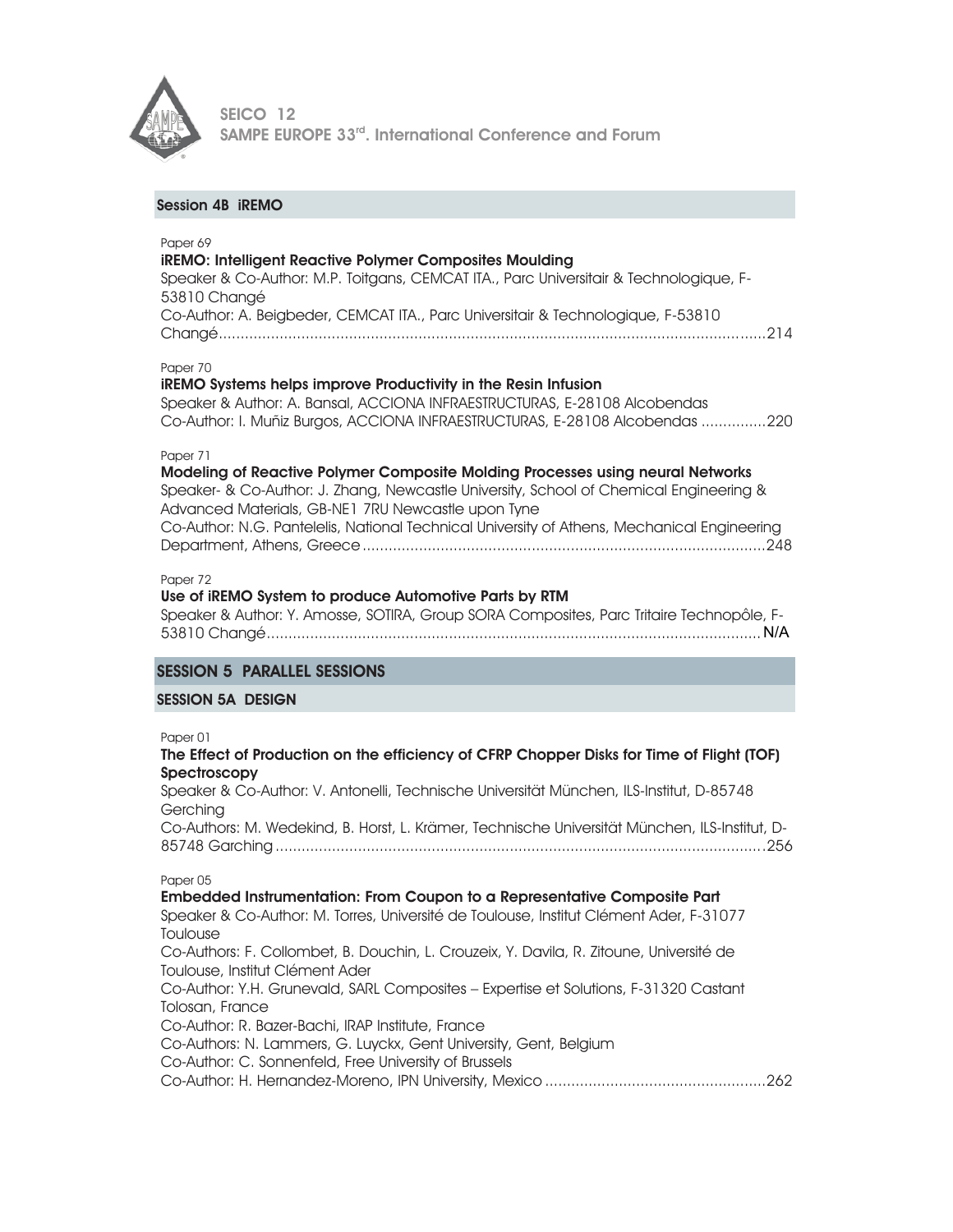

| Paper 51<br><b>Towards an Ontology for Aircraft Design</b><br>Speaker & Co-Author: B. Nagel, DLR German Aerospace Center, Air Transportation Systems,<br>D-21079 Hamburg<br>Co-Authors: D. Böhnke, F. Dorbath, DLR Germany Aerospace Center, Air Transportation                                                                                              |
|--------------------------------------------------------------------------------------------------------------------------------------------------------------------------------------------------------------------------------------------------------------------------------------------------------------------------------------------------------------|
| Paper 52<br><b>FOXHOUND: The UK's latest Composite Armoured Vehicle</b><br>Speaker & Author: M. French, QinetiQ Farnborough, GB-GU14 0LX Farnborough, Hampshire,                                                                                                                                                                                             |
| Paper 57<br>Preliminary Design and Optimization of a Component of a Drift Chamber for Mu2e<br><b>Experiment</b><br>Speaker & Co-Author: F. Grancagnolo, Università del Solento, Lecce, Dipartimento di Fisica,<br><b>I-73100 Lecce</b><br>Co-Authors: G. Zavarise, L. De Lorenzis, A. Miccoli, A. L'Erario, S. Rella, F. Rossetti, A.                        |
| Maffezzoli, Università del Solento, Lecce, Dipartimento di Fisica, I-73100 Lecce 299<br><b>SESSION 5B MATERIAL</b>                                                                                                                                                                                                                                           |
| Paper 13<br>Fracture Toughness of Fiber Reinforced Composites under Transverse Loading<br>Speaker & Co-Author: C. Marotzke, BAM Federal Institute for Materials Research & Testing, B-<br>12205 Berlin<br>Co-Author: R. Basan, BAM Federal Institute for Materials Research & Testing, B-12205                                                               |
| Paper 25<br>Tensile Strength of Recycled Carbon Fiber extracted from Waste CFRP by Incineration in<br>Air and Mechanical Properties of its Composites<br>Speaker & Co-Author: R. Monobe, Doshisha University, Kyotanabe, JP-610-0394 Kyoto,<br>Japan<br>Co-Authors: K. Okubo, T. Fujii, Mechanical Engineering Department of Doshisha University,            |
| Paper 49<br>Improving the Damage Tolerance of Composite Sandwich Structures by use of AP-PLY<br>Speaker & Co-Author: V. Arzoni, NLR National Aerospace Laboratory, NL-8316PR Marknesse<br>Co-Author: H.M. Nagelsmit, Delft University of Technology, NL-2629 HS Delft<br>Co-Author: P.J. Van Langen, Amsterdam University of Applied Science, Amsterdam, The |
| Paper 67<br>Phenoxy for Carbon Nanotube Dispersion into Epoxy Matrices of RTM-processed<br><b>Composites</b><br>Speaker & Co-Author: D. Dumont, Université Catholiaue de Louvain-La-Neuve                                                                                                                                                                    |

Speaker & Co-Author: D. Dumont, Université Catholique de Louvain-La-Neuve Co-Authors: R. Berben, F. Cordenier, E. Henry, M. Sclavons, P. Van Velthem, D. Daoust, Institut of Condensed Matter and Nanosciences, Université Catholique de Louvain-La-Neuve, B-1348 Louvain-La-Neuve ...................................................................................... 327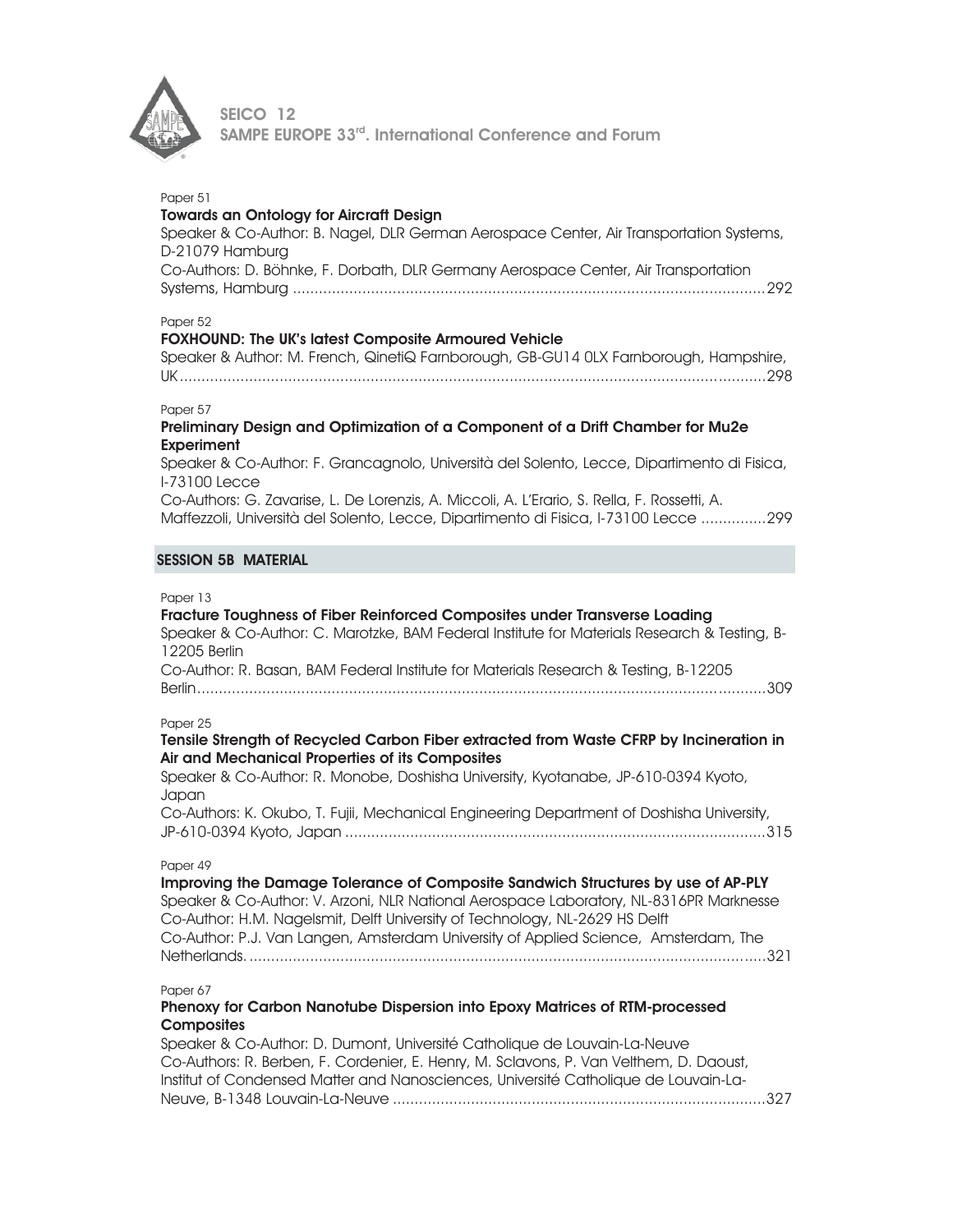

#### Paper 61

## Aero Engine Lightweight Composite Thrust Reverser Rotating Cascade made of 3D Hollow Elements with Inner Cavities Reinforced with a Corrugated Filler

Speaker & Co-Author: Y. Murashkin, Zaporozhye Machine-Building Design Bureau, A.G. Ivchenko Progress State Enterprise, UA-69068 Zaporozhye, Ukraina Co-Authors: S. Biryukov, G. Peichev, Y. Yalovenko, Zaporoehye Machin-Building Design Bureau, A.G. Ivchenko Progress State-Enterprise, UA-69068 Zporozhye, Ukraina ................. 333

## SESSION 6 PARALLEL PRESENTATIONS

#### Session 6A IMAC-PRO i

#### Paper 65

#### Features and Highligths of IMAC-PRO

| Speaker & Author: C. Breu, A. Gessler, EADS Innovation Works, D-85521 Ottobrunn |
|---------------------------------------------------------------------------------|
|                                                                                 |

#### Paper 27

Optimization of Stringer Manufactruing by Means of an extensive Cost-Analysis Study Speaker & Co-Author: C. Katsiropoulos, University of Patras, Dept. Mechanical Engineering & Aeronautics, GR-26500 Patras, Greece Co-Author: S. Pantelakis, University of Patras, Dept. MEA., GR-26500 Patras Co-Authors: C. Breu, A. Gessler, EADS Innovation Works, Textile Technology & Testing, D-

81663 Ottobrunn

Co-Author: K.-H. Semlitsch, SECAT Technologie GmbH., Hönigsberg, Austria ...................... 346

Paper 28

#### Development of an UD-braided Longeron with Variable Cross-Sections

Speaker & Co-Author: T. Von Reden, Stuttgart University, Institute of Aircraft Design, D-70569 **Stuttgart** 

Co-Author: K. Birkefeld, Stuttgart University, Institut of Aircraft Design, D-70569 Stuttgart Co-Authors: A.Vigourex, Y. Blanchard, DASSAULT Aviation, F-St. Cloud (Paris) Co-Authors: F. Henkel, G. Baumgart, SGL Kümpers, Rheine, Germany ............................... 352

Paper 34

#### FX-CORE: Functional Braiding Mandrel for the Compression Resin Transfer Moulding of Profiles

Speaker- & Co-Author; C. Dransfeld, Fachhochschule Nordwest-Schweiz, CH-5210 Windisch Co-Author: M. Siegfried, Fachhochschule Nordwest-Schweiz, CH-5210 Windisch Co-Authors: T. Von Reden, K. Birkefeld, Universität Stuttgart, Institut für Flugzugbau, D-70569 Stuttgart .............................................................................................................................. 358

#### Session 6B THERMOPLASTICS

Paper 37

## Effect of Molding Condition on Mechanical Property of Glass Fiber Reinforced Thermoplastics Using in situ-Polymerizable Polyamide 6 as Matrix

Speaker & Author: K. Nakamura, NITTO BOSEKI Co. LTD., JP-960-8581 Fukushima-shi, Japan Co-Author: N. Hirayama , NITTO BOSEKI Co. LTD., JP-960-8581 Fukushima-shi, Japan Co-Author: G. Ben, Nihon University, Japan Co-Author: H. Nishida, Nagase ChemteX Corporation, Japan ........................................... 366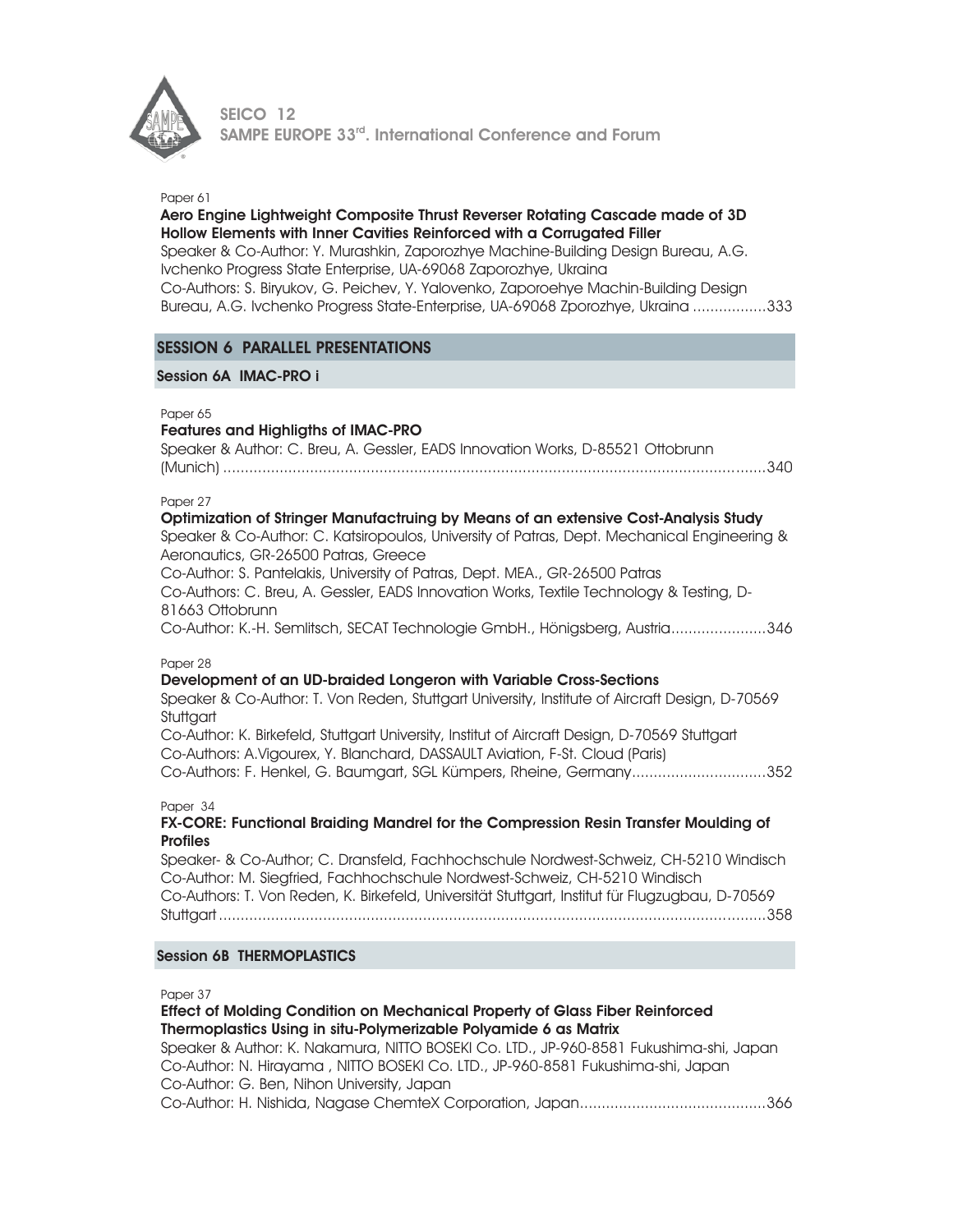

#### Paper 40

#### New Polymer Alloys based on in situ-polymerizable Polyamide 6 suitable for infusion process

Speaker & Author: H. Nishida, NAGASE ChemteX Corporation, Nagase, Japan ................. 370

Paper 41

High Toughness Composites based on in situ-polymerizable Thermoplastic Epoxy-Resin

Speaker & Author: Y. Tsujimura, NAGASE ChemteX Corporation, Nagase, Japan .............. 376

Paper 50

#### Morphological Examinations of Self-reinforced Polypropylene Composites

Speaker & Co-Author: B. Rohde, University of Kassel, Institute of Materials Technology, D-34109 Kassel

Co-Authors: A. Ries, H.-P. Heim, University of Kassel, D-34109 Kassel .................................. 382

## SESSSION 7 PARALLEL PRESENTATIONS

#### Session 7A L C M

Paper 22

## Real-time Process Control applied in Liquid Composites Moulding

Speaker & Co-Author: N.G. Pantelelis, National Technical University of Athens, School of Mechanical Engineering, GR-157 80 Athens Co-Author: E. Bistekos, Synthesites Innovative Technologies Ltd., GR-161 22 Athens,

Greece ............................................................................................................................... 389

Paper 38

#### Improvement of the Toughness of Epoxy Resin Systems using Thermoplastic Binders

Speaker & Co-Author: M. Arnold, Hochschule für Technik Rapperswil, IWK-Institut, CH-8640 Rapperswil

Co-Authors: D. Stapf, M. Henne, Hochsule für Technik, CH-8640 Rapperswil Co-Author: K. Bender, EMS-CHEMIE AG, Business Unit EMS-GRILTECH, 7013 Domat/Ems, **Switzerland** 

Co-Author: S. Frei, RUAG Aviation, 6032 Emmen, Switzerland

Co-Author: K. Drechsler, Technische Universität München, D-85748 München ................... 395

#### Paper 60

Charcterization of Reactive Resin Flow during High Temperature LCM Injection Speaker & Co-Author: B.M. Louis, ETH Federal Technical University Zürich, Centre of Structure Technology, CH-8092 Zürich Co-Authors: J.I. Maldonado, F. Klunker, T. Lämmlein, P.Ermanni, ETH Federal Technical University, Centre of Structure Technology, CH – 8092 Zürich .............................................. 401

### Paper 77

## Manufacture of a High Durability Carbon Fibre Composite Vertical Axis Experimental Wind Turbine Using Vacuum Infusion Processing

Speaker & Author: A. Mills, Cranfield University, Composites Centre, Bedford, UK ............... 407